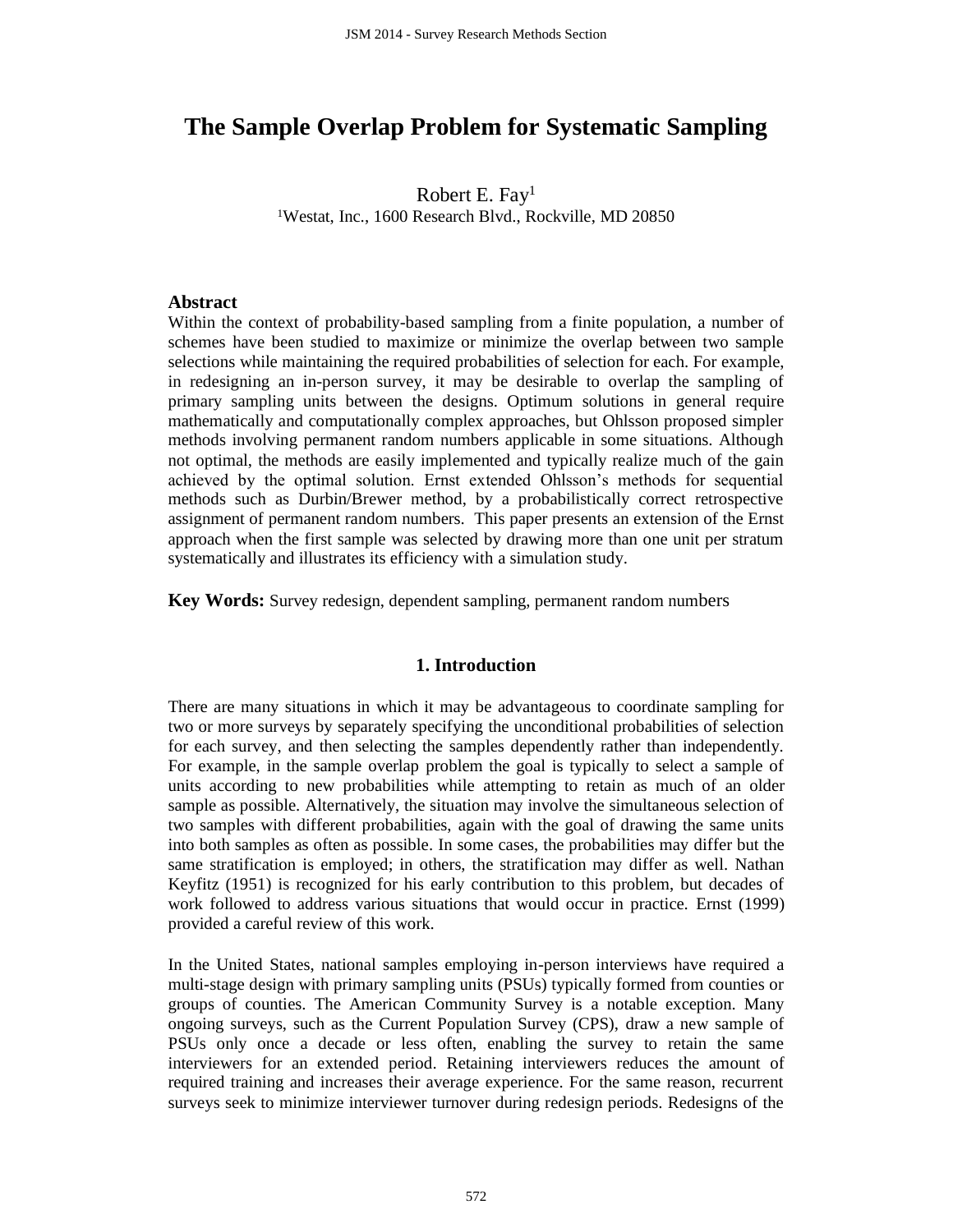CPS have used methods to increase the overlap, including incorporating Keyfitz's original method in the 1970 redesign (U.S. Bureau of the Census, 1977). Subsequently, methods developed by Ernst have been used, but the Census Bureau has considered adaptation of methods due to Esbjörn Ohlsson (1996, 1999) for the 2010 redesign (Nguyen and Gerstein, 2011; Rottach and Murphy, 2009).

Two papers of Ohlsson (1996, 1999), although unpublished, represent a key contribution to this literature. Ohlsson demonstrated that the assignment of permanent random numbers could be used to provide a flexible (although typically not fully optimal) solution to the overlap problem. In the simple case of sampling one unit with probability proportional to size (pps) from each stratum, Ohlsson (1996) showed how one could first assign permanent random numbers (PRN) drawn independently from the uniform distribution on [0,1], and then use them to draw a pps sample by a procedure called exponential sampling. The sampling procedure depends on specific properties of the exponential distribution. It is then possible to design a second sample, change the probabilities of selection and stratification, and reuse the PRNs to select the second sample. This approach increases the overlap of the two samples compared to a statistically independent selection of the second sample, in most cases substantially.

In the same paper, Ohlsson (1996) also addressed the likely circumstance that the original survey had been drawn through one-per-stratum methods but without using PRNs originally. In this situation, he provided an approach to generate PRNs for the first sample retrospectively. Specifically, one can start with a given one-per stratum pps sample and retrospectively assign PRNs consistent with the original selection under exponential sampling rules. Furthermore, he showed that for any given unit in the population, the result of applying this retrospective procedure over all possible initial samples would result in a uniform [0,1] random variable, regardless of its measure of size. Unconditionally the retrospective PRNs have the defining properties of prospectively assigned PRNs and perform similarly.

Ohlsson (1999) extended his results to some sampling procedures, such as Durbin's method, that sample more than one unit per stratum without replacement. The paper provided the prospective method only, that is, the results assumed that the PRNs had been assigned before drawing the first sample. In other words, a retrospective method for determining the PRNs was not offered.

Work of Lawrence Ernst on several facets of the sample overlap problem is well known. In one infrequently cited paper, Ernst (2001) slightly extended the Ohlsson prospective procedure to the selection of more than one PSU per stratum for any sequential procedure that selected the PSUs one at a time without replacement. His paper cited as examples Brewer's and Durbin's methods for sampling 2 units per stratum (described by Cochran (1977), and Sampford's (1967) extension for more than 2 units per stratum. He then provided a method to retrospectively assign PRNs for these sequential methods. The prospective and retrospective methods are complementary, in the sense that if the following steps are carried out:

- 1. One of the sequential methods is used to draw a sample, whether or not PRNs are used to do this;
- 2. The corresponding retrospective method is applied to the sample from step 1 (ignoring the original PRNs, if any) to assign PRNs;
- 3. The prospective method is applied to the retrospective PRNs from step 2 to draw a new sample;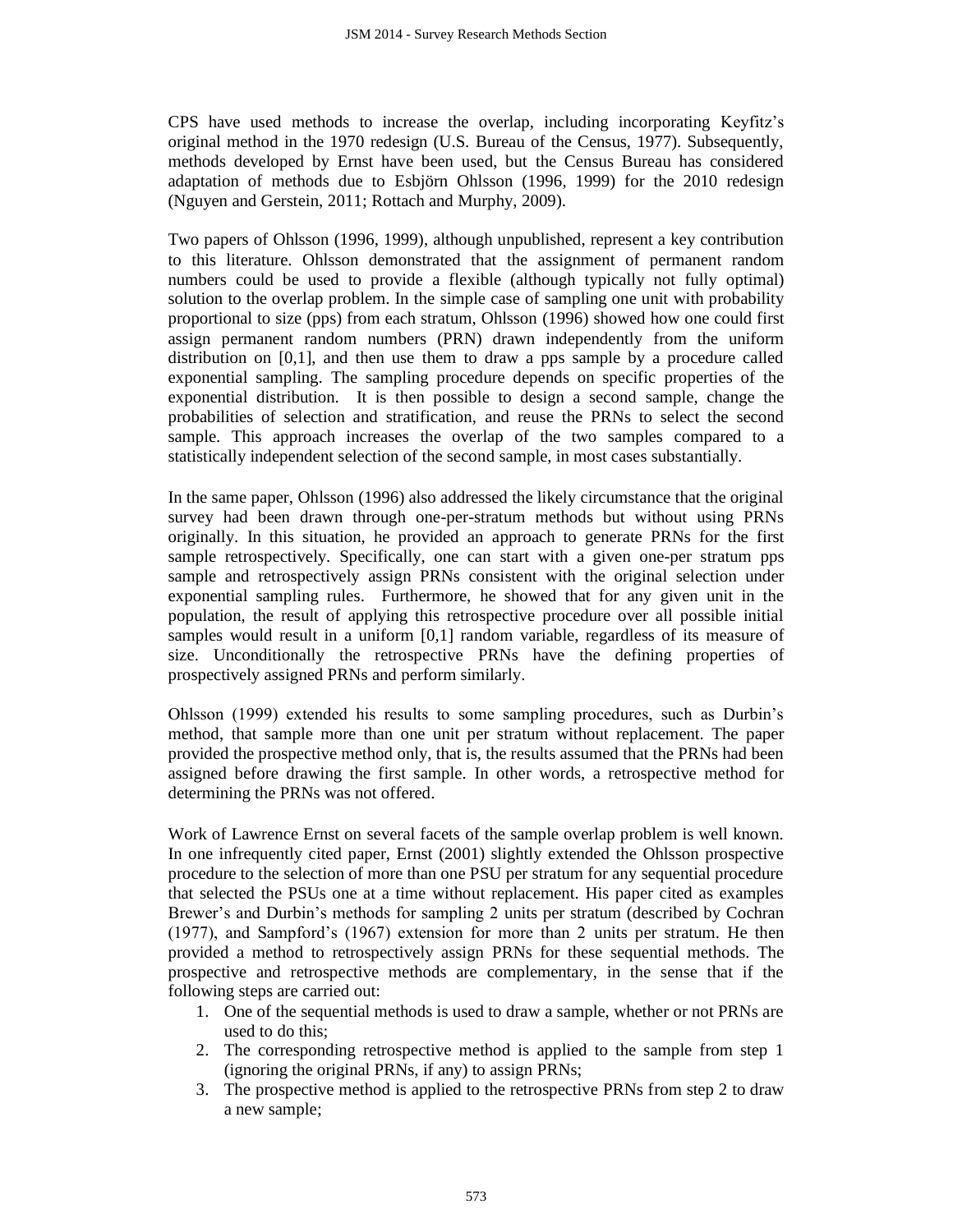then the resulting sample at step 3 is identical to the initial sample at step 1, and in fact the method reproduces the same order of selection as step 1.

Ernst did not specifically comment on how to apply his methods to systematic sampling. As previously noted, in the U.S. most national samples incorporating personal visit interviewing employ a first stage design in which less populous counties are grouped into primary sampling units (PSUs), stratified, and sampled. One-PSU per stratum designs are one approach, but some designers may prefer to form larger strata from which two or three PSUs are selected in order to reduce the relative variability of the stratum sizes. Having made that decision, the designers then may prefer to systematically sample of a sorted list of the PSUs to achieve "implicit stratification." The attractions of this approach are both the control over the relative variation in stratum sizes and maintaining approximately the same degree of stratification as one-per-stratum designs, while sacrificing unbiased variance estimation offered by methods, such as Durbin's, that have non-zero joint inclusion probabilities.

This paper provides a method to retrospectively assign PRNs when systematic sampling was used to select the original sample. An accompanying prospective method recreates the initial sample when the initial strata and probabilities are employed, but the retrospectively assigned PRNs can be used to select a new systematic sample with different strata and probabilities of selection, or they can be used in any other prospective sampling method employing PRNs. Software in R has been developed for the cases of  $n = 2$  and  $n = 3$ .

The paper also extends Ernst's retrospective assignment of PRNs for sequential methods. As presented, his method requires knowledge of the order of selection of units within each strata, not just which units were selected. A method of retrospective assignment is offered for situations in which the order of selection is not known.

The next section reviews features of the exponential distribution. Section 3 summarizes the previous work one unit per stratum due to Ohlsson. Section 4 describes the extension to sequential methods with  $n > 1$  and extends retrospective assignment to situations in which the original order is not known. Section 5 describes the application to systematic sampling and is followed in the next section by a simulation study illustrating a hypothetical application. The Section 7 ends the paper with a discussion.

# **2. The Exponential Distribution**

The standard density of the exponential distribution,  $f(t; \lambda)$ , is given by

$$
f(t; \lambda) = \lambda e^{-\lambda t}
$$

for  $t \in [0, \infty)$ , where  $\lambda$  is often referred to as the rate parameter. The distribution function is

$$
F(y; \lambda) = \int_0^y \lambda e^{-\lambda t} dt = 1 - e^{-\lambda y}
$$

and the inverse of the distribution function is the corresponding quantile function defined for  $q \in [0, 1)$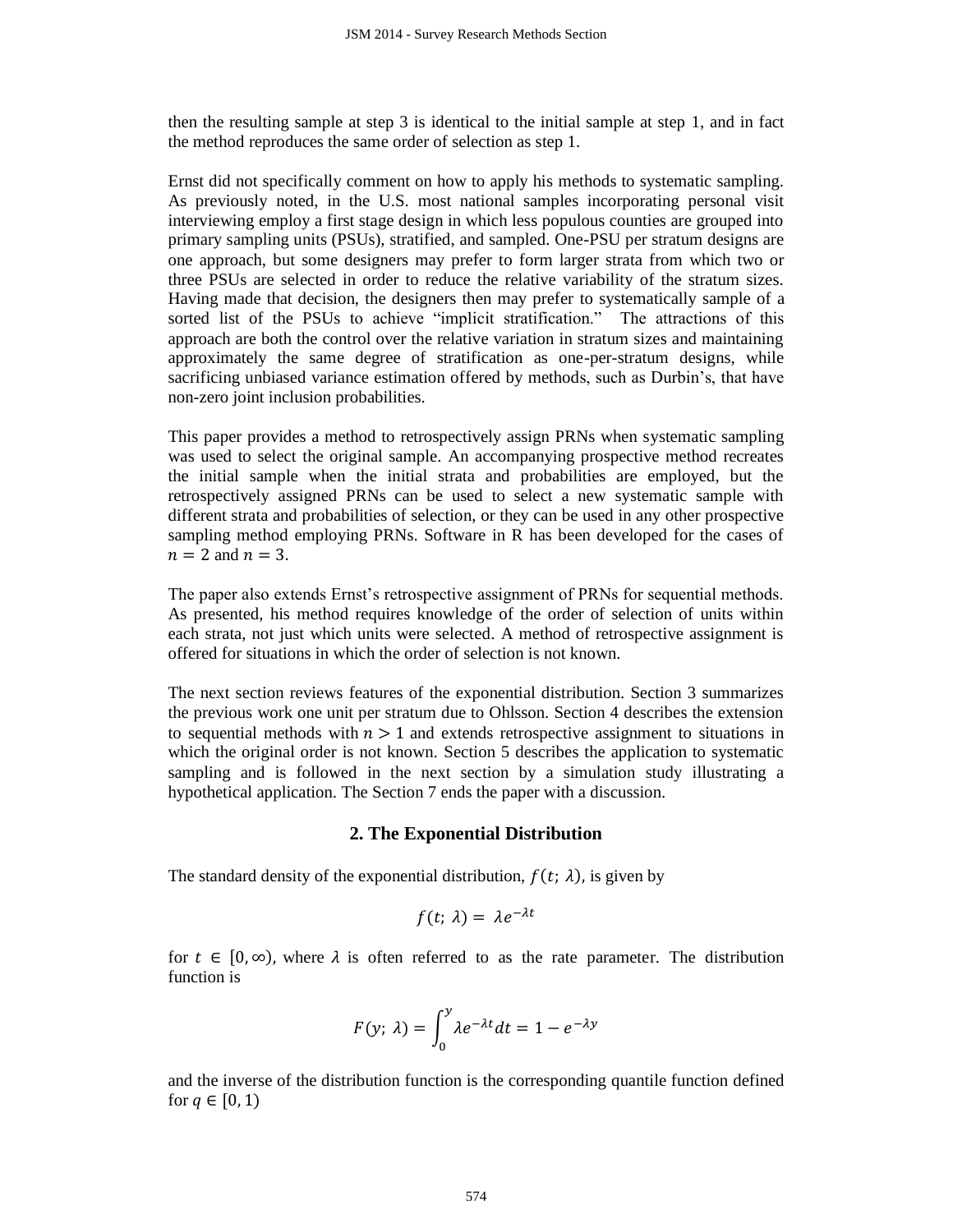$$
F^{-1}(q; \lambda) = -\log(1-q)/\lambda.
$$

The mean of the distribution is  $1/\lambda$ . It is easily shown that if t has an exponential distribution with density  $f(t; \lambda)$ , then for any constant  $c > 0$ , ct has an exponential distribution with density  $f(t; \lambda/c)$ .

The exponential distribution has a distinctive *memoryless* property. For a random variable, t, with exponential distribution  $f(t; \lambda)$ ,

$$
Pr(t > S + T | t > S) = Pr(t > T)
$$

for S,  $T > 0$ . In other words, if it is known that  $t > S$ , then conditionally  $t - S$  has an exponential distribution with the same rate parameter,  $\lambda$ .

If  $t_1, t_2, ..., t_n$  are a set of independent exponentially distributed random variables with rate parameters  $\lambda_1, \lambda_2, ..., \lambda_n$ , then min $(t_1, t_2, ..., t_n)$  has an exponential distribution with rate parameter  $\lambda = \sum_{i=1}^{n} \lambda_i$ . This follows from

$$
\Pr(\min(t_1, t_2, ..., t_n) > s) = \prod_{i=1}^n \Pr(t_i > s) = \prod_{i=1}^n e^{-\lambda_i s} = 1 - F(s; \lambda)
$$

Also

$$
Pr(t_k = min(t_1, t_2, ..., t_n)) = \int_0^\infty f(s, \lambda_k) \prod_{\substack{i \neq k}} Pr(t_i > s) ds
$$
  

$$
= \int_0^\infty \lambda_k e^{-\lambda_k s} \prod_{\substack{i \neq k}} e^{-\lambda_i s} ds
$$
  

$$
= \lambda_k \int_0^\infty \prod_i e^{-\lambda_i s} ds = \frac{\lambda_k}{\sum_{i=1}^n \lambda_i} = \lambda_k / \lambda
$$

### **3. Sampling One Unit per Stratum**

Ohlsson (1996) showed that one could first draw a single unit from a stratum of size  $N$  by first assigning a PRN  $X_i \sim_{ind} Unif(0,1)$  to each element *i*. For probabilities of selection,  $p_i$ ,  $\sum_{i=1}^{N} p_i = 1$ , define

$$
\xi_i = \frac{-\log(1 - X_i)}{p_i}
$$

which applies the quantile function of the exponential distribution with rate parameter,  $p_i$ , to  $X_i$ , giving a random element from that distribution. Thus, the  $\xi_i$  are also independent. From the last result of the previous section,

$$
Pr(\xi_k = min(\xi_1, \xi_2, ..., \xi_N)) = \frac{p_k}{\sum_{i=1}^N p_i} = p_k
$$

so that selecting the sample unit k by finding the minimum of the  $\xi_k$  results in the intended probability of selection.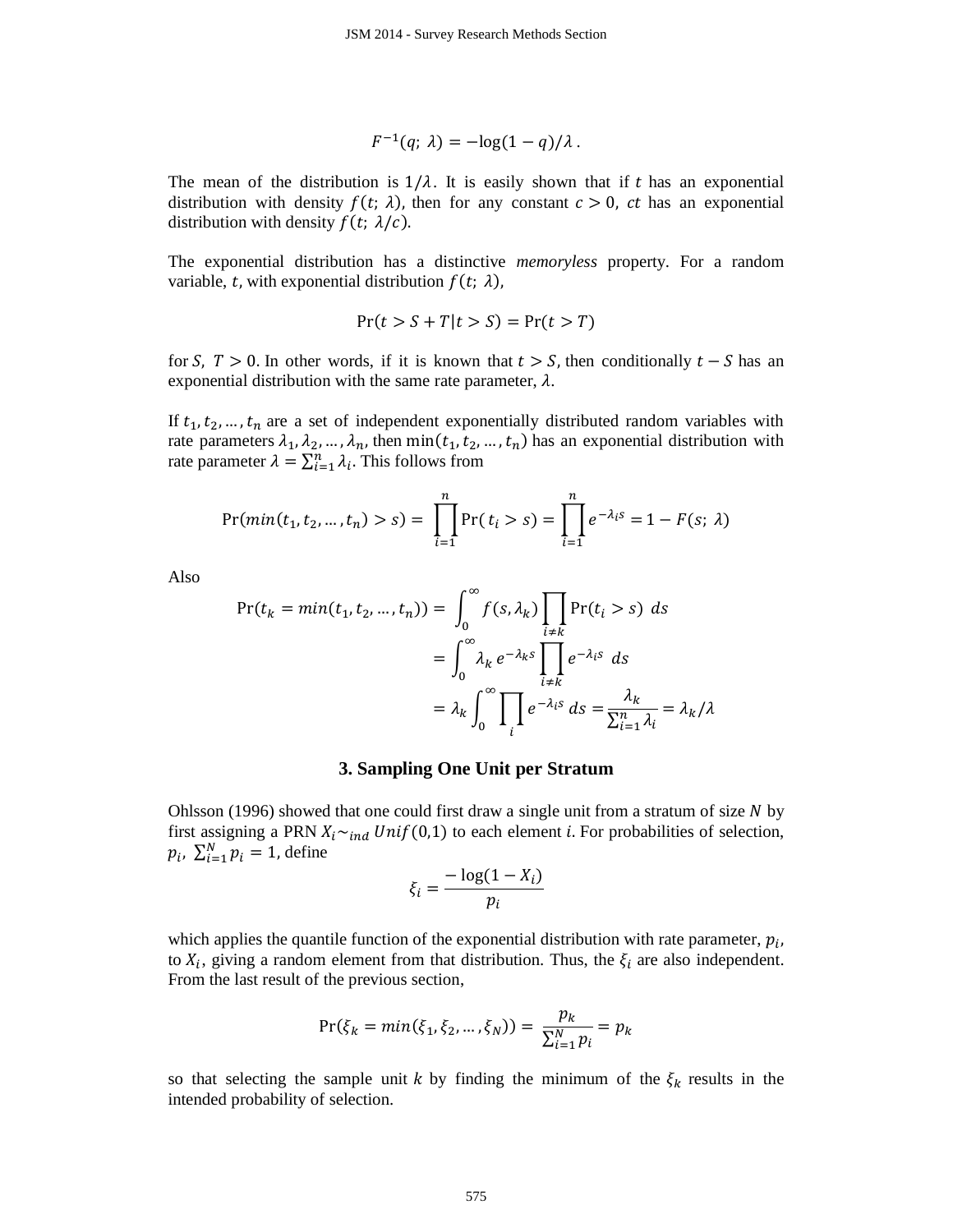For a new survey, the units from the first sample can be grouped into new strata and assigned new  $p_i^*$ . New units can be added to the universe by assigning them new independently drawn PRNs, and some of the original units may leave the universe. Within each new stratum, use the PRNs to compute

$$
\xi_i^* = \frac{-\log(1 - X_i)}{p_i^*}
$$

and a new sample unit  $k^*$  determined by finding  $\min(\xi_1^*, \xi_2^*, \dots, \xi_N^*)$ . As previously remarked, the solution does not typically produce an optimal overlap but in practice is quite effective.

If a single unit k has already been sampled from a stratum of N units with probability  $p_k$ without first assigning PRNs, Ohlsson (1996) demonstrated how to assign PRNs  $X_i$  retrospectively with the same properties as if they had been used to draw the sample initially. The procedure is first to draw a set of temporary random numbers,

$$
Z_i \sim_{ind} Unif(0,1)
$$

and to define for sample unit  $k$ 

$$
X_k = 1 - (1 - Z_k)^{p_k}
$$

and for non-sampled  $j \neq k$ 

$$
X_j = 1 - (1 - Z_k)^{p_j} (1 - Z_j)
$$

If the resulting retrospective PRNs are used in the prospective formulas, then

and for non-sampled 
$$
j \neq k
$$

$$
\zeta_j = -\left(\log(1 - Z_k) + \frac{\log(1 - Z_j)}{p_j}\right)
$$

 $\xi_k = -\log(1 - Z_k)$ 

ensuring  $\xi_j > \xi_k$ . Consequently the retrospective assignment is consistent with original sample selection. Ohlsson (1996) showed that this approach to assigning PRNs retrospectively results in independent uniform random variables, as required.

#### **4. Sampling More than One Unit per Stratum**

Ohlsson (1999) provided an extension to sampling schemes selecting more than one unit per stratum, without replacement. Examples of these methods include Durbin's and Brewer's methods for  $n = 2$  (described by Cochran, 1977) and Sampford (1967) for  $n =$ 3 or more. These methods may be called sequential in the sense that they select one unit at a time and modify the probabilities of selection at each step. As in the previous section, we consider sampling in one stratum. By notational convention, each element has an associated probability  $p_i$  with  $\sum_i p_i = 1$ , and unconditional probability of selection in the sample,  $Pr(i \in s) = np_i$ .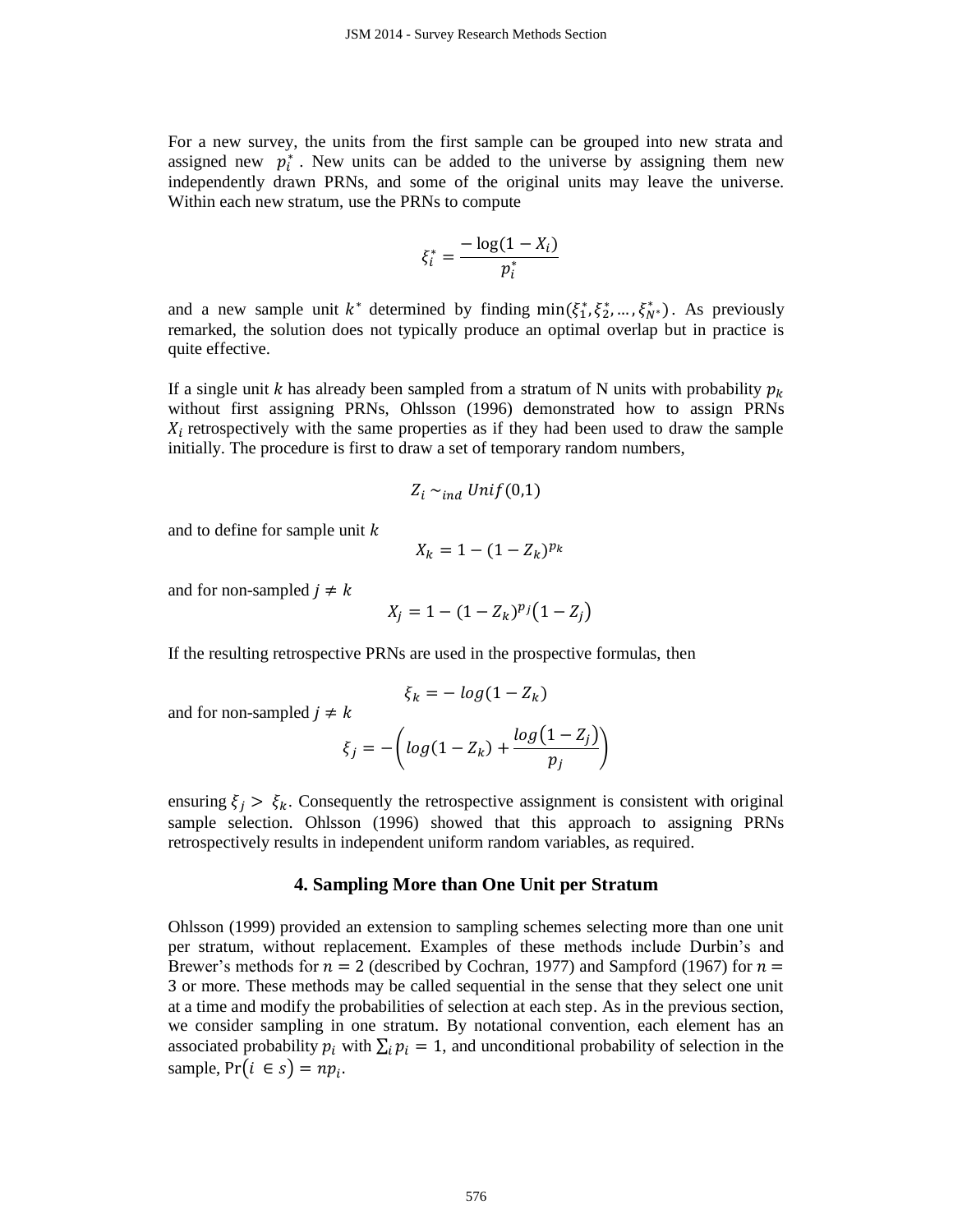For example, in Durbin's procedure, the probability of selecting unit *i* as the first unit is  $p_i$ . Suppose unit  $k_1$  is first selected. Then the probability of selecting unit  $j = k_2 \neq k_1$  is

$$
Pr(k_2 = j) = p_{j1} = \frac{p_j(1/(1-2p_j) + 1/(1-2p_{k_1}))}{1 + \sum_i p_i/(1-2p_i)}
$$

where the notation  $p_{j1}$  will represent the conditional probability of selecting *j* on the second draw conditional on selecting  $k_1$  on the first draw.

The selected sample, s, is usually understood as the unordered set  $\{k_1, k_2\}$ , but the notation  $\langle k_1, k_2 \rangle$  will be used here to denote an ordered selection.

The general prospective procedure is as follows. To select the first unit, for each  $i$ , using PRN  $X_i$ , compute

$$
\xi_{i1} = \frac{-\log(1 - X_i)}{p_{i1}}
$$

and find the minimum  $\xi_{i1}$  to determine  $k_1$ . Recursively for  $m = 2, \ldots n$ , compute

$$
\xi_{im} = (p_{i(m-1)}/p_{im})(\xi_{i(m-1)} - \xi_{(m-1)(m-1)})
$$

for  $i \notin \langle k_1,...,k_{(m-1)} \rangle$  and find the minimum  $\xi_{im}$  to determine sample unit  $k_m$ .

Ernst (2001) extended the results by providing a method of retrospective assignment of PRNs,  $X_i$ , again using a set of temporary random numbers,  $Z_i \sim_{ind} Unif(0,1)$ . For the ordered selection  $\lt k_1, \ldots, k_n \gt$ , the  $X_i$  are defined for the sample units,  $m = 1, \ldots n$ 

$$
X_{k_m} = 1 - \prod_{j=1}^{m} (1 - Z_{k_j})^{p_{k_j j}}
$$

and for  $i \notin \{ k_1, \ldots, k_n \}$ 

$$
X_{i} = 1 - \left(\prod_{j=1}^{n} \left(1 - Z_{k_{j}}\right)^{p_{k_{j}j}}\right) (1 - Z_{i})
$$

The Ernst procedure of retrospective assignment requires the specific order of selection rather than simply the unordered sample s. In applications where this information is lost or cannot be readily recreated, it is possible to extend the Ernst procedure by adding an additional level of randomization.

For a given sample s drawn by a given sequential procedure, let the set of permutations of s be denoted

$$
perm(s) = \{ \langle k_1, ..., k_n \rangle, \text{ where } k_1 \neq \dots \neq k_n, \text{ and } k_1, ..., k_n \in s \}.
$$

Let  $s^* \in perm(s)$ . Given the probabilities assigned to the units, the sequential procedures each provide an explicit specification for  $Pr(s^*)$ . Consequently, an explicit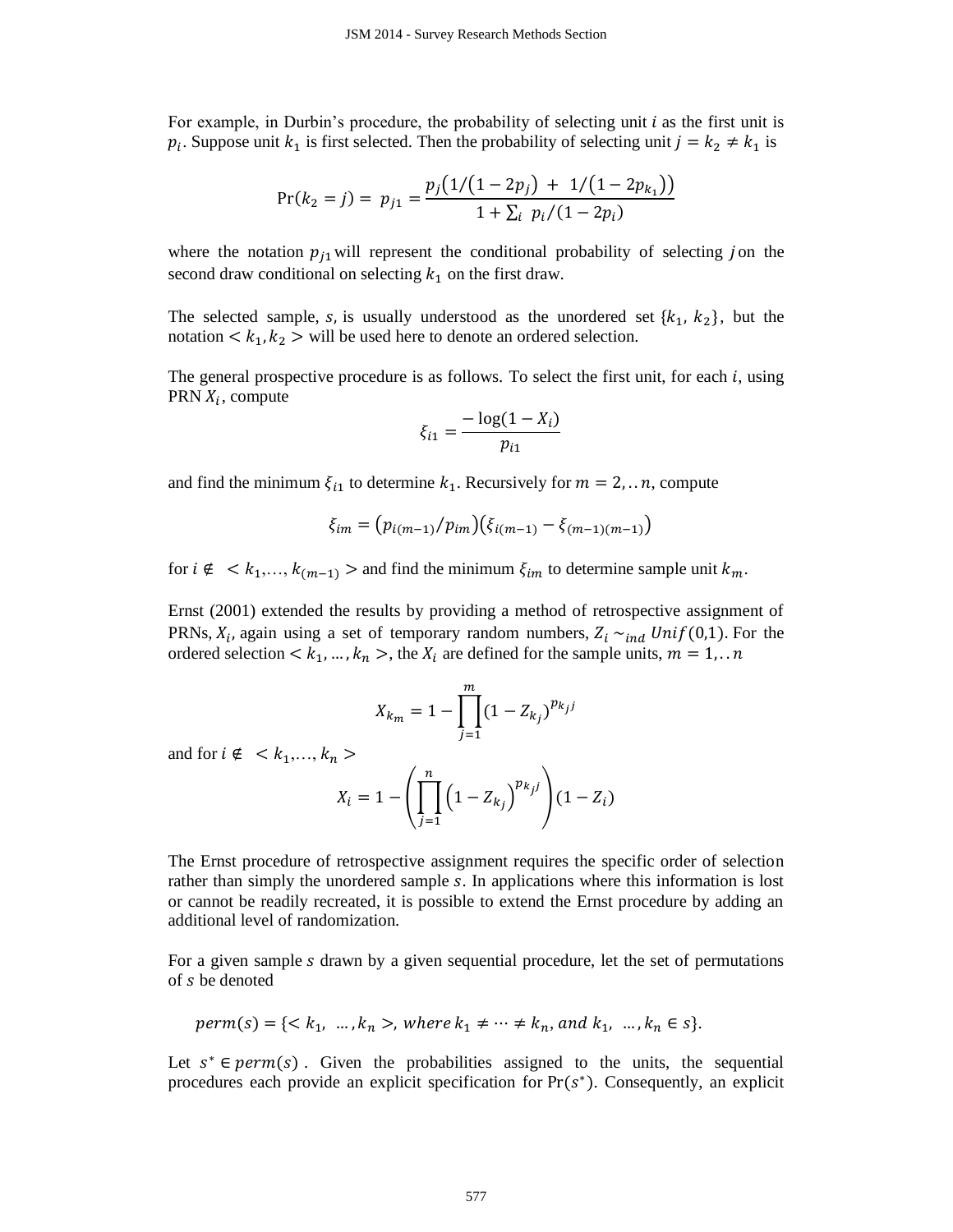calculation can be made of the conditional probability  $Pr(s^*|s)$  of  $s^*$  given s as  $Pr(s^*)/Pr(s)$ . Ernst's procedure can be extended by

- 1. drawing  $s^* \in perm(s)$  according to  $Pr(s^*|s)$ , and
- 2. assigning PRNs retrospectively based on  $s^*$ .

Then a new sample,  $s_2$ , drawn using the retrospective PRNs assigned in this manner will have the same conditional distribution given the original sample as if the PRNs had been assigned based on the known order of selection.

$$
Pr(s_2|s) = \sum_{s^* \in perm(s)} Pr(s^*|s) Pr(s_2|s^*)
$$

Although this result applies to all sequential selection procedures, it is particularly relevant to the extension to systematic sampling.

### **5. Systematic Sampling**

The extension to systematic sampling is particularly relevant to situations in which  $n$  is small, typically 2 or 3, and the application is to the selection of PSUs at the first stage of a multi-stage design. Consider the task of sampling two units (PSUs) from the frame in Figure 1. A common approach to systematic sampling in this situation is to pick a uniform random number between 0 and 0.5 as a start, select the unit according to the cumulative distribution. Then 0.5 is added to the random start and the corresponding unit selected as second sample unit. For example, a random start of 0.17 would select PSU 1 and PSU 4.



Figure 1: Illustration of a possible frame prepared for systematic sampling of two units from a stratum.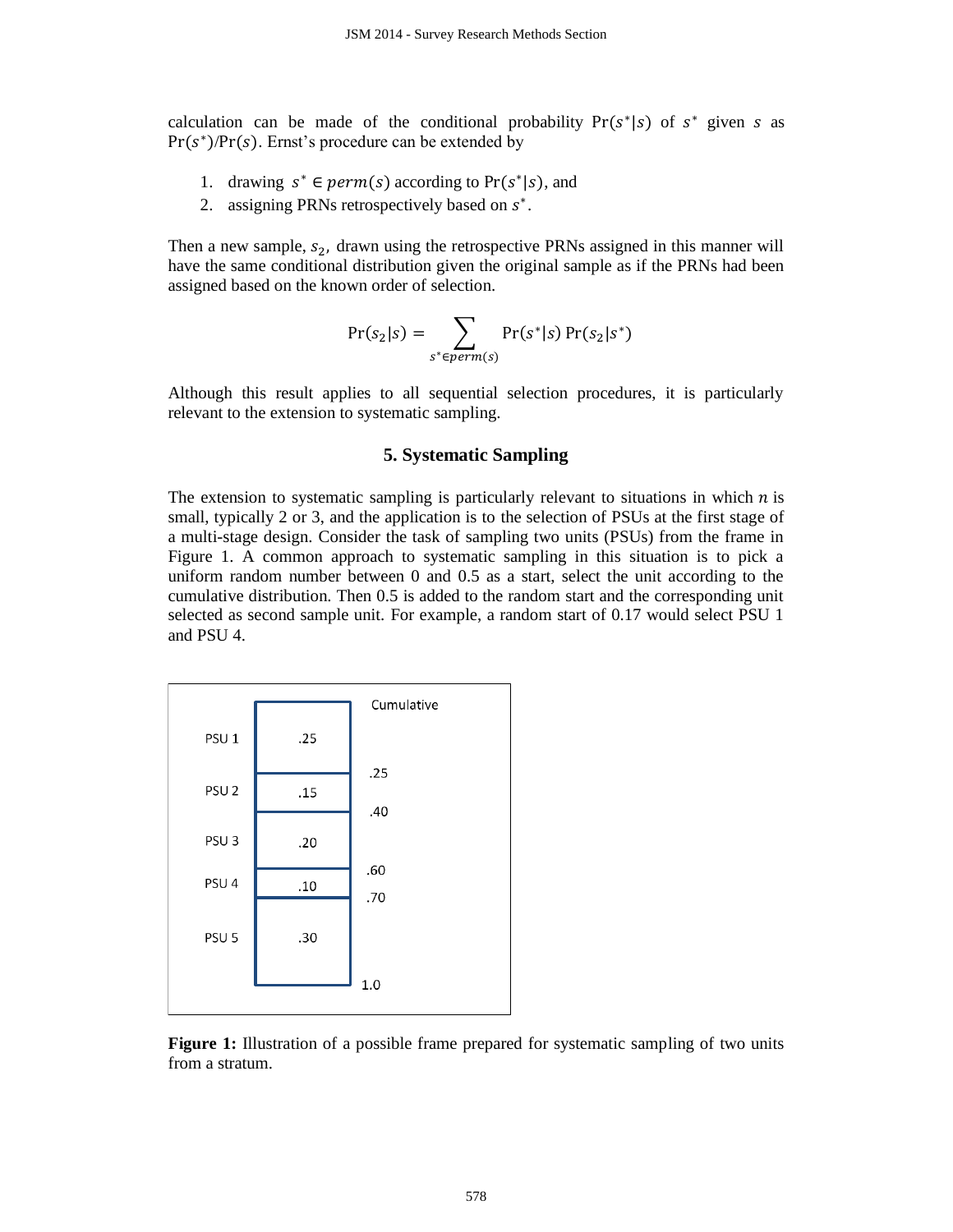With this view of systematic sampling, some units have no chance of selection on the first draw and others no chance on the second. Ernst's method cannot be applied in a straightforward manner to reflect the zero probabilities. Cases with zero probabilities can be excluded from the calculation at a given step and a selection made among units with positive probabilities, but the method does not provide for the excluded units to come back into the process at the next step.

The approach is to re-envision systematic sampling so that units have positive probability as long as possible. For  $n = 2$ , the systematic sample can be drawn by selecting a uniform random number from 0 to 1, and then moving down or up by .5 as appropriate. For example, random starts of 0.17 and 0.67 result in the same sampled PSUs, but in a different order. When PSU 1 is selected first, the conditional probability of selecting PSU 3 on the second draw is  $0.10/(0.10+0.10+0.05) = 0.40$ , as is the probability of selecting PSU 4, and the probability of selecting PSU 5 is 0.20; these values are used to determine the only 3 positive values of  $p_{i1}$  given an initial selection of PSU 1. If PSU 4 is selected first, the conditional probability of selecting PSU 1 is 1 and the rest are 0. Calculation of the conditional probabilities on the second step is tedious but easily accomplished algorithmically.

For  $n = 3$ , the first draw is again using a random start between 0 and 1. The second draw is performed by first selecting randomly moving forward or backward by 1/3, circularly if a boundary is reached. The second draw follows the principle of maintaining positive probabilities as much as possible. The third draw proceeds in the same direction as the second, again by a distance of 1/3.

A generalization for any *n* begins with a random permutation of the numbers 1, 2,..., *n*,  $\langle i_1, \ldots, i_n \rangle$  and a random uniform number u between 0 and 1. The first draw should be found from the cumulative distribution at the point  $(i_1 + u - 1)/n$ , the second at  $(i_2 +$  $u - 1/n$ , and so forth. Probabilities for draw m should be computed based on the  $m - 1$ units selected thus far, but not conditioned on the specific permutation.

# **6. Simulation Study**

A simulation study was performed to illustrate the application of these results. A set of functions were programmed in R to implement sampling based on prospective assignment, retrospective assignment with known order, and the extension to retrospective assignment with unknown order, for Durbin's and Brewer's methods for  $n = 2$  and Sampford's for  $n = 3$ . Functions for prospective and retrospective assignment for systematic sampling using the approach of the previous section were also programmed for  $n = 2$  and  $n = 3$ .

For a separate study, county-level data on the nursing home population and on the population in group homes intended for adults were used to form PSUs and 34 strata of non-self-representing PSUs for a small study. The sources of this publicly available data were the Medicare/Medicaid program (CMS) and the 2010 Census, respectively. For purposes of illustration, the 34 strata were collapsed into 17 strata for the simulation. The PSU-level totals of the nursing home population were used as the measure of size for a simulated first sample, and the counts of adults in group homes intended for adults as the measure of size in the simulated second sample.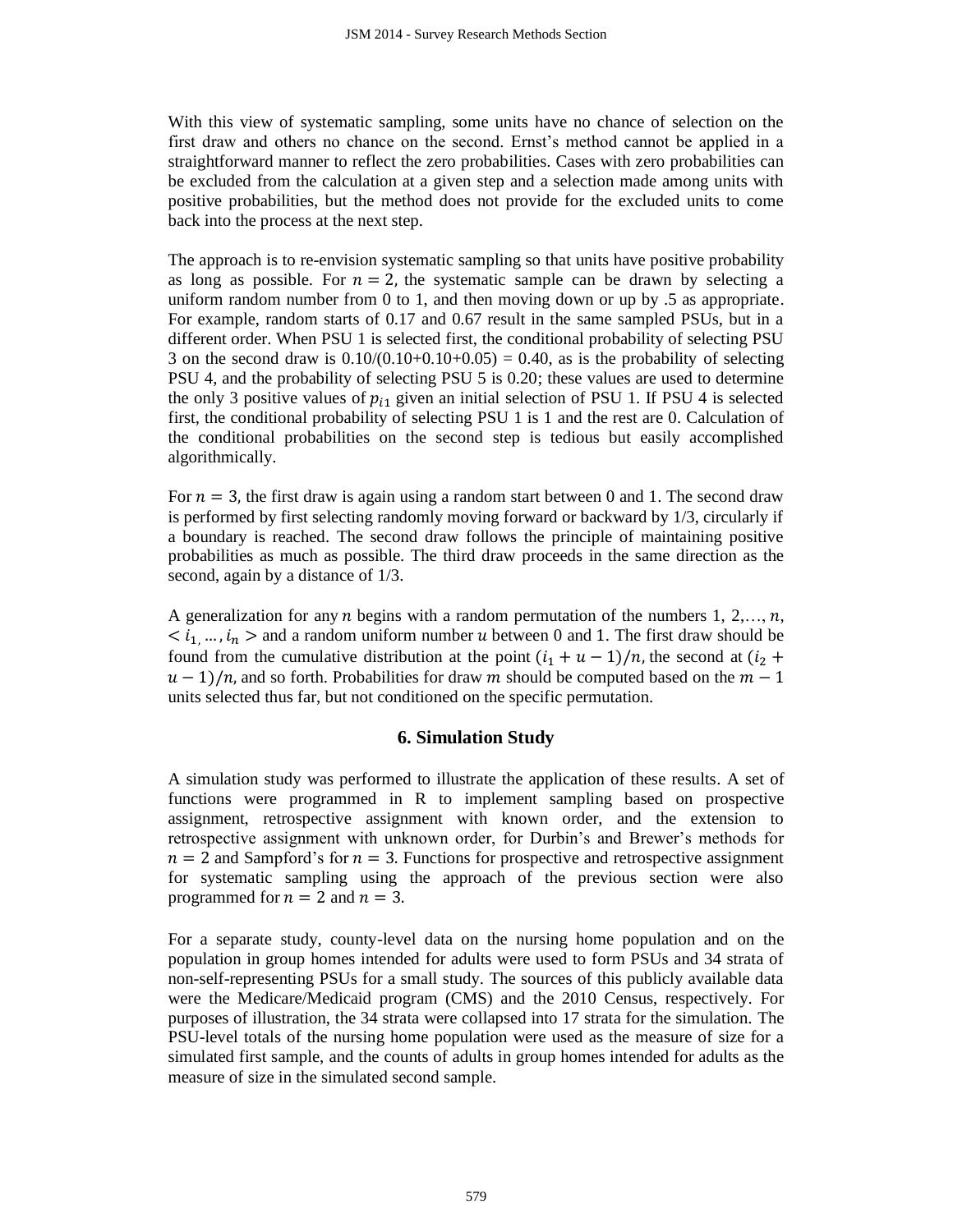The overlap, that is, the average number of PSUs sampled for the first sample that were retained in the second, was measure for a simulation of  $n = 10,000$  samples, for various combinations of sampling methods used in the first selection and the second. An upper bound on the overlap that was possible was derived by the usual procedure of summing the lower of the PSU probabilities of selection in the first and second samples. A Table 1 reports these results, as well as the expected overlap if the two samples were independently sampled.

**Table 1:** Theoretical Bounds and Simulation Results for Expected Number of Overlapping PSUs in Two Samples

| <i>Theoretical</i> | First<br>sample | Second<br>sample | Average<br>Overlap |
|--------------------|-----------------|------------------|--------------------|
| Upper bound        |                 |                  | 25.9               |
|                    | Durbin          | Durbin           | 24.8               |
|                    | <b>Brewer</b>   | <b>Brewer</b>    | 24.8               |
|                    | Systematic      | Systematic       | 18.4               |
|                    | Durbin          | Systematic       | 18.6               |
|                    | Systematic      | Durbin           | 17.8               |
| Independent        |                 |                  | 6.2                |

The results of Durbin/Durbin are identical to those of Brewer/Brewer, which is not surprising given that the two methods yield identical probabilities for the unordered pairs s of sample units, although they generally disagree in the probabilities of ordered pairs. The achieved overlap is close to the optimal. The systematic/systematic, Durbin/systematic, and systematic\Durbin combinations give similar, if not identical results, less than the first two methods, but considerably better than independent sampling.

# **7. Discussion**

As previously noted, the use of systematic sampling provides for somewhat greater implicit stratification than the methods permitting an unbiased estimate of variance. Applications of systematic sampling to strata with  $n = 2$  and  $n = 3$  can provide more flexibility to control the relative sizes of the strata than does  $n = 1$ . Thus, these results may find occasional future application for surveys involving personal visit, particularly when retention of interviewing staff is desired.

Investigating of the performance of the PRN methods for systematic sampling for the combination of revised measures of size and strata would be of interest.

# **Acknowledgements**

I wish to thank Graham Kalton for past conversations on this topic.

# **References**

Cochran, W.G. (1977), *Sampling Techniques*, 3rd Ed., New York: John Wiley.